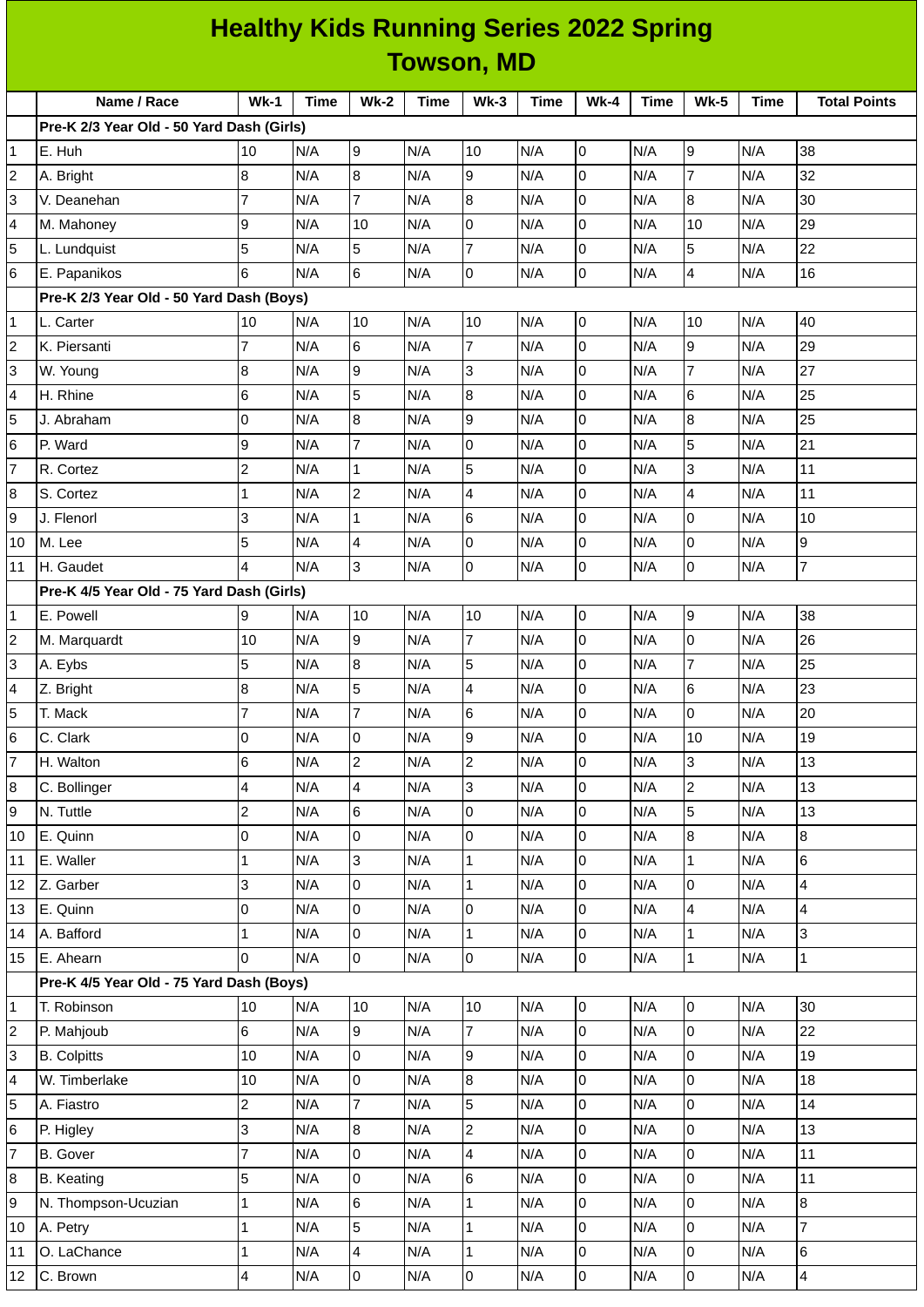## **Healthy Kids Running Series 2022 Spring Towson, MD**

| 13                      | P. Ward                                     | 0              | N/A   | 0              | N/A   | 3                       | N/A   | $\overline{0}$ | N/A | 0              | N/A   | 3                       |
|-------------------------|---------------------------------------------|----------------|-------|----------------|-------|-------------------------|-------|----------------|-----|----------------|-------|-------------------------|
| 14                      | J. Garber                                   | $\mathbf{1}$   | N/A   | 0              | N/A   | $\mathbf 1$             | N/A   | $\overline{0}$ | N/A | 0              | N/A   | $\overline{c}$          |
|                         | Challenger - 75 Yard Dash (Girls)           |                |       |                |       |                         |       |                |     |                |       |                         |
| $\mathbf{1}$            | P. Thudium                                  | $\Omega$       | N/A   | 0              | N/A   | $10\,$                  | N/A   | $\overline{0}$ | N/A | 10             | N/A   | 20                      |
|                         | Challenger - 75 Yard Dash (Boys)            |                |       |                |       |                         |       |                |     |                |       |                         |
| $\mathbf{1}$            | J. Block                                    | 10             | N/A   | 10             | N/A   | $10\,$                  | N/A   | $\overline{0}$ | N/A | 10             | N/A   | 40                      |
|                         | Kindergarten & 1st Grade - 1/4 Mile (Girls) |                |       |                |       |                         |       |                |     |                |       |                         |
| 1                       | N. Habash                                   | 10             | 01:42 | 10             | 01:42 | $10\,$                  | 01:42 | $\overline{0}$ | N/A | 10             | 01:39 | 40                      |
| 2                       | E. Perez                                    | 9              | 01:51 | 9              | 01:53 | $\overline{7}$          | 01:57 | $\overline{0}$ | N/A | 9              | 01:43 | 34                      |
| 3                       | H. LaChance                                 | $\overline{7}$ | 01:55 | $\overline{7}$ | 02:02 | 9                       | 01:45 | 0              | N/A | $\mathbf 1$    | 02:33 | 24                      |
| 4                       | A. McNeeley                                 | 8              | 01:52 | 8              | 01:57 | 0                       | N/A   | $\overline{0}$ | N/A | 8              | 01:44 | 24                      |
| 5                       | G. Carter                                   | 6              | 01:56 | 6              | 02:05 | 0                       | N/A   | 0              | N/A | $\overline{7}$ | 01:51 | 19                      |
| 6                       | O. Niles                                    | 6              | 01:56 | 0              | N/A   | 6                       | 01:58 | $\overline{0}$ | N/A | 6              | 01:52 | 18                      |
| $\overline{7}$          | W. Warner                                   | $\overline{c}$ | 02:04 | 5              | 02:07 | 4                       | 02:00 | $\overline{0}$ | N/A | 4              | 01:56 | 15                      |
| 8                       | C. Ahearn                                   | 3              | 02:02 | 0              | N/A   | 8                       | 01:48 | 0              | N/A | 0              | N/A   | 11                      |
| 9                       | S. Jergensen                                | 1              | 02:06 | 4              | 02:08 | 0                       | N/A   | 0              | N/A | 5              | 01:54 | 10                      |
| 10                      | A. McComas                                  | 1              | 02:08 | 3              | 02:09 | $\overline{\mathbf{c}}$ | 02:06 | 0              | N/A | 3              | 02:05 | 9                       |
| 11                      | A. Weigl                                    | 1              | 02:08 | $\overline{2}$ | 02:12 | 6                       | 01:58 | 0              | N/A | 0              | N/A   | $\overline{9}$          |
| 12                      | A. Fiastro                                  | 1              | 02:16 | $\mathbf{1}$   | 02:13 | 3                       | 02:04 | $\overline{0}$ | N/A | $\overline{c}$ | 02:08 | $\overline{7}$          |
| 13                      | T. Keating                                  | 4              | 01:58 | 0              | N/A   | $\mathbf 1$             | 03:40 | 0              | N/A | 0              | N/A   | 5                       |
| 14                      | M. Flenorl                                  | 1              | 02:07 | $\mathbf{1}$   | 02:22 | $\mathbf 1$             | 02:11 | 0              | N/A | 0              | N/A   | 3                       |
|                         | Kindergarten & 1st Grade - 1/4 Mile (Boys)  |                |       |                |       |                         |       |                |     |                |       |                         |
| $\mathbf{1}$            | E. Thompson-Ucuzian                         | 9              | 01:38 | 9              | 01:27 | 9                       | 01:35 | $\overline{0}$ | N/A | 10             | 01:33 | 37                      |
| 2                       | A. Lloyd                                    | 10             | 01:37 | 10             | 01:26 | 10                      | 01:29 | $\overline{0}$ | N/A | $\mathbf 1$    | 10:29 | 31                      |
| 3                       | <b>B.</b> McComas                           | $\overline{7}$ | 01:45 | 8              | 01:29 | 0                       | N/A   | 0              | N/A | 9              | 01:34 | 24                      |
| 4                       | N. Young                                    | 4              | 01:53 | 5              | 01:40 | $\overline{7}$          | 01:47 | $\overline{0}$ | N/A | $\overline{7}$ | 01:42 | 23                      |
| 5                       | M. Petry                                    | 2              | 01:57 | 6              | 01:36 | 8                       | 01:41 | 0              | N/A | 6              | 01:44 | 22                      |
| 6                       | J. Bright                                   | 5              | 01:51 | 3              | 01:44 | $6\phantom{.}6$         | 01:48 | $\overline{0}$ | N/A | 5              | 01:45 | 19                      |
| $\overline{7}$          | J. Colpitts                                 | 6              | 01:48 | $\overline{4}$ | 01:42 | 0                       | N/A   | 0              | N/A | 8              | 01:39 | 18                      |
| 8                       | B. Mahoney                                  | $\, 8$         | 01:40 | $\overline{7}$ | 01:33 | 0                       | N/A   | $\overline{0}$ | N/A | $\mathbf 1$    | 02:35 | 16                      |
| 9                       | L. Piersanti                                | 1              | 02:00 | $\mathbf{1}$   | 01:49 | 6                       | 01:48 | 0              | N/A | 4              | 01:46 | 12                      |
| 10                      | A. Roberts                                  | 3              | 01:54 | 1              | 01:54 | 4                       | 01:50 | $\overline{0}$ | N/A | $\mathbf 1$    | 02:13 | $\overline{9}$          |
| 11                      | C. Rhine                                    | 1              | 02:03 | $\mathbf{1}$   | 01:52 | $\mathbf{1}$            | 01:59 | $\overline{0}$ | N/A | 3              | 01:50 | 6                       |
| 12                      | C. Ward                                     | $\mathbf{1}$   | 02:08 | $\mathbf{1}$   | 01:50 | $\mathbf 1$             | 02:06 | $\overline{0}$ | N/A | $\overline{c}$ | 01:55 | 5                       |
| 13                      | A. Hausladen                                | 1              | 01:58 | $\overline{c}$ | 01:46 | $\mathbf{1}$            | 02:19 | 0              | N/A | $\mathbf 1$    | 01:59 | 5                       |
| 14                      | I. Eugene                                   | $\mathbf{1}$   | 02:03 | $\mathbf{1}$   | 01:51 | 3                       | 01:53 | $\overline{0}$ | N/A | 0              | N/A   | 5                       |
| 15                      | F. Dombrowski                               | 1              | 03:15 | $\mathbf{1}$   | 02:10 | $\mathbf 1$             | 02:12 | 0              | N/A | $\mathbf 1$    | 02:03 | $\overline{4}$          |
| 16                      | R. Rolon                                    | $\mathbf 1$    | 02:14 | $\mathbf{1}$   | 02:15 | $\mathbf{1}$            | 02:25 | $\overline{0}$ | N/A | $\mathbf 1$    | 02:06 | $\overline{\mathbf{4}}$ |
| 17                      | A. Bafford                                  | 1              | 01:59 | $\overline{0}$ | N/A   | $\overline{c}$          | 01:55 | 0              | N/A | $\mathbf{1}$   | 02:01 | $\overline{\mathbf{4}}$ |
| 18                      | O. Papanikos                                | $\mathbf{1}$   | 02:11 | $\mathbf{1}$   | 01:58 | 0                       | N/A   | $\overline{0}$ | N/A | $\mathbf{1}$   | 02:05 | 3                       |
| 19                      | L. Wasniak                                  | 1              | 03:08 | 1              | 02:26 | $\mathbf{1}$            | 02:41 | $\overline{0}$ | N/A | 0              | N/A   | 3                       |
| 20                      | E. McGivern                                 | $\mathbf{1}$   | 02:01 | $\overline{0}$ | N/A   | 0                       | N/A   | $\overline{0}$ | N/A | 0              | N/A   | $\mathbf 1$             |
|                         | 2nd & 3rd Grade - 1/2 Mile (Girls)          |                |       |                |       |                         |       |                |     |                |       |                         |
| 1                       | M. Perez                                    | 10             | 03:52 | 10             | 03:56 | 9                       | 03:45 | $\overline{0}$ | N/A | 10             | 03:37 | 39                      |
| $\overline{\mathbf{c}}$ | M. Hausladen                                | $\overline{7}$ | 04:05 | 8              | 04:23 | $\overline{7}$          | 03:58 | $\overline{0}$ | N/A | 9              | 03:38 | 31                      |
| 3                       | C. Abraham                                  | $\pmb{0}$      | N/A   | 9              | 04:06 | 10                      | 03:41 | $\overline{0}$ | N/A | 8              | 03:39 | 27                      |
| 4                       | <b>B.</b> Dubovsky                          | 8              | 04:04 | 6              | 04:41 | 8                       | 03:57 | 0              | N/A | 0              | N/A   | 22                      |
| 5                       | M. Meressa                                  | 9              | 04:02 | $\overline{7}$ | 04:30 | 0                       | N/A   | 0              | N/A | 0              | N/A   | 16                      |
| 6                       | P. Keating                                  | $\,6$          | 04:40 | 0              | N/A   | 6                       | 04:15 | $\overline{0}$ | N/A | 0              | N/A   | 12                      |
|                         |                                             |                |       |                |       |                         |       |                |     |                |       |                         |